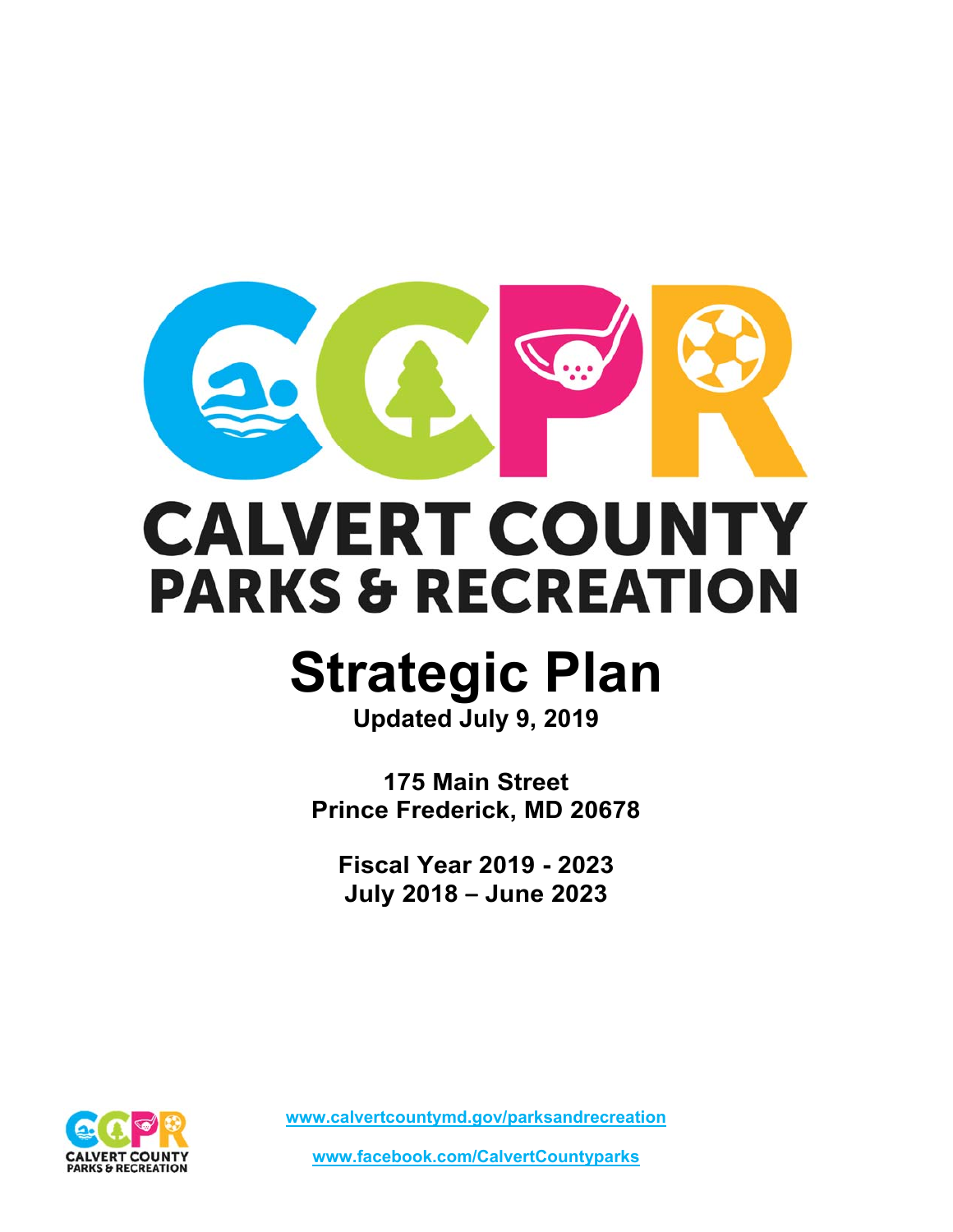# **Strategic Plan Table of Contents**

| IX. Annual Review of Parks & Recreation Strategic Plan  15 |  |
|------------------------------------------------------------|--|

# **Informational Resources**

- a. Park Locator Map: http://www.calvertcountymd.gov/ index.aspx?nid=1537
- b. Customer Service Survey: http://www.calvertcountymd.gov/PRSurvey

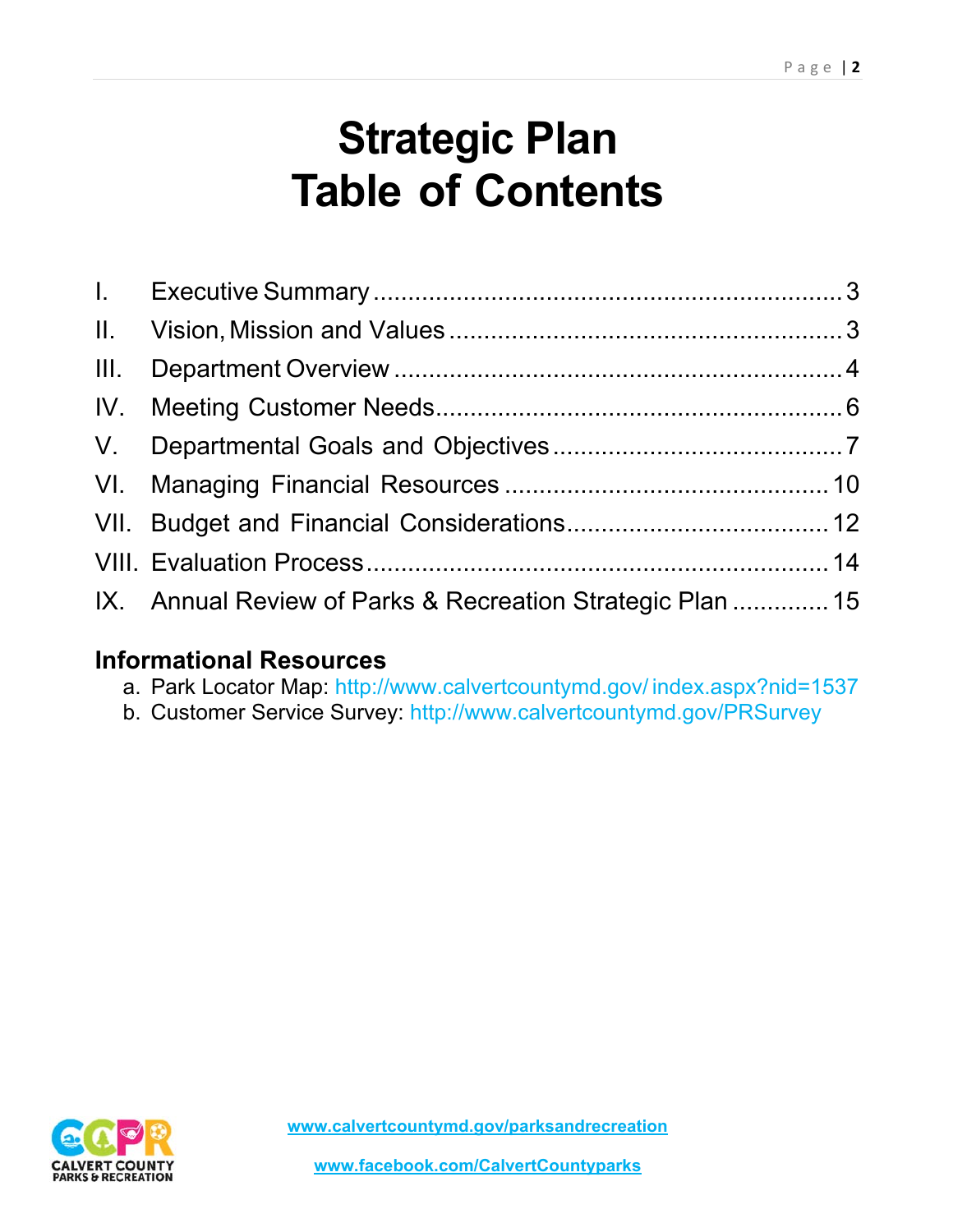## **I. Executive Summary**

The Department of Parks & Recreation, hereinafter referred to as "Department," is in the business of planning, developing, implementing and professionally managing the parks, programs, policies and procedures, facilities, special events and leisure services established under the leadership of the Board of County Commissioners, County Administrator, Parks Administration, and the associated advisory boards of Calvert County.

The Parks and Recreation Strategic Plan, hereinafter referred to as "Plan," outlines the general management, assesses the business climate, addresses goals and objectives as well as outlines resources for the Department. The Plan is developed in accordance with the Calvert County Strategic Plan, Calvert County Comprehensive Plan, and the Land Preservation, Parks, and Recreation Plan (LPPRP). The Plan is updated every five (5) years by the Parks & Recreation Director and leadership staff. The Plan identifies the Department's top priorities and is also reviewed annually by leadership staff in order to make mid-course corrections if needed. This allows for the opportunity to re-evaluate various components of the Plan and revise plans and systems in order to provide for synchronicity in all County efforts.

A seasoned, dedicated, motivated group of professionals from diverse backgrounds and experiences drive the Department's accomplishments. The Department's mission and leadership guides the efforts to evaluate the needs of the community and work towards providing parks, facilities, and recreation programs that improve the quality of life of residents and visitors to Calvert County.

## **II. Vision, Mission and Values** *(Updated 2019)*

#### **Vision**

*"The Calvert County Department of Parks & Recreation strives to enhance the health, economy and well-being of our community through sustainable practices, leisure opportunities and environmental stewardship."* 

#### **Mission**

*"In partnership with Calvert County residents, the Department of Parks & Recreation cultivates programs, parks and services that positively impact quality of life; preserve natural and cultural resources; promote economic stability; and satisfy community needs for opportunities in recreation, wellness, knowledge, and connecting with nature."* 

#### **Values**

The Department values being able to SERVE. The acronym SERVE means many things,

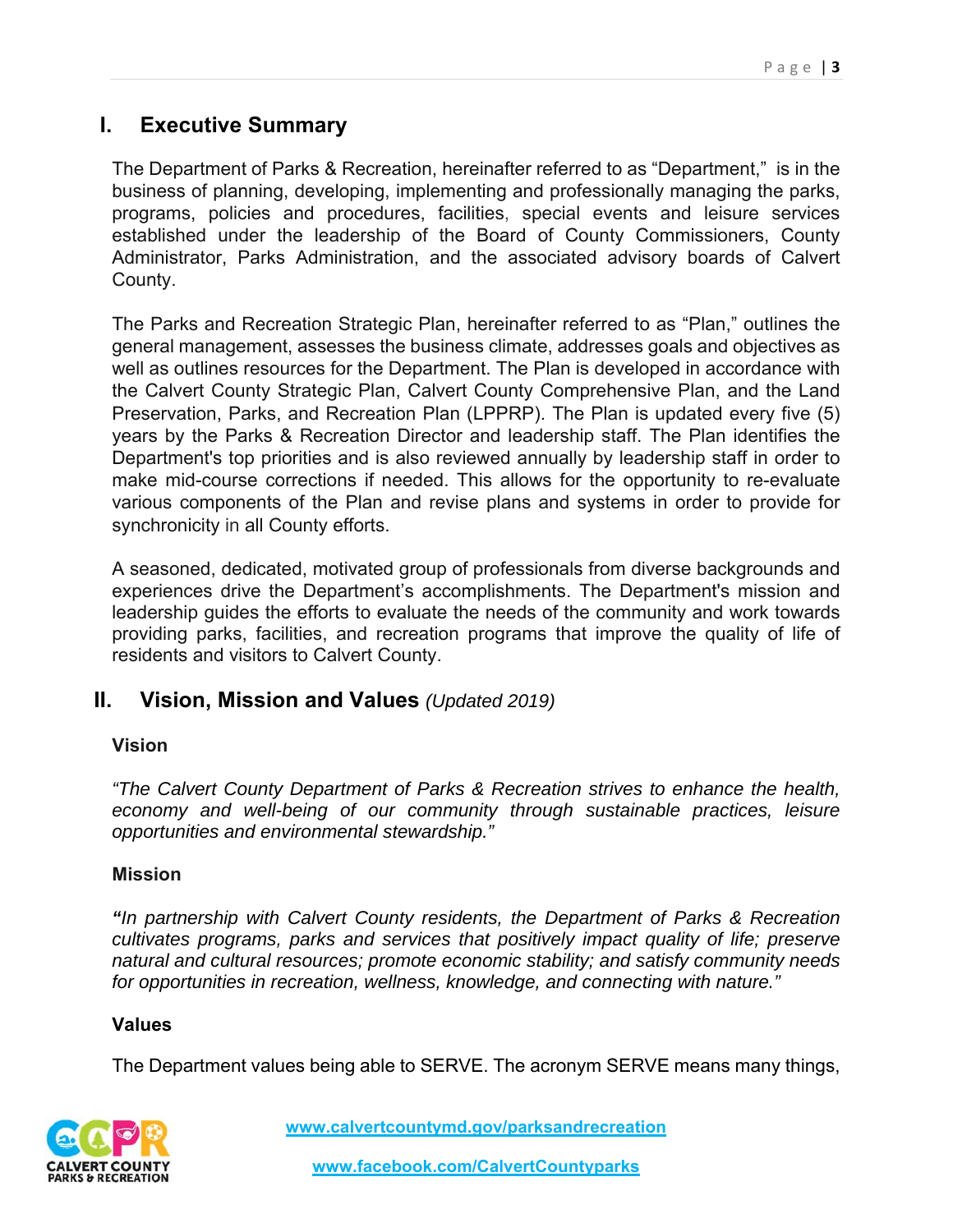while it focuses on the following.

Sustainability: The act of safeguarding people and property, caring for resources, preserving nature and quality of life, economic stability, conservation of our landscapes and wildlife, efficiency in our work and stewardship to the community.

Engagement: Being energized about what we do, involved in our community and in improving our work, being positive, motivated to meet the needs of our community and fellow employees, and working collaboratively to find solutions.

Respect: Showing appreciation for support, considerate and empathetic to those that need our assistance, cooperative in our daily interactions, and by being perceptive and proactive to a possible need.

Vision: The act of being innovative, enthusiastic, forward thinking with a knowledge of the overall mission and vision of the Department.

Excellence: Providing quality programs and services, showing integrity in all that we do, taking ownership of the good and the bad, being transparent and accountable for our actions.

#### **III. Department Overview** *(Updated 2019)*

The Department supports and maintains 40 properties and 22 school recreation parks totaling 2,293.53 acres.

#### **As noted in the 2017 Land Preservation, Parks, and Recreation Plan, Calvert County park facilities fall into nine categories and include:**

| <b>Park Category</b>              | <b>Number of Sites</b> |
|-----------------------------------|------------------------|
| Mini Parks                        |                        |
| Neighborhood Parks                |                        |
| <b>Community Parks</b>            |                        |
| <b>District Parks</b>             |                        |
| <b>Regional Parks</b>             |                        |
| <b>School Recreation Parks</b>    | 22                     |
| <b>Special Use Areas</b>          | 13                     |
| Open Space/Natural Resource Lands | 10                     |
| <b>Undeveloped Sites</b>          |                        |

**Note that the number of sites listed may differ from the total number of parks as more than one category may be applicable to a single facility.** 

#### **Mini Parks**

This the smallest designation of county designated park types. Mini parks are generally

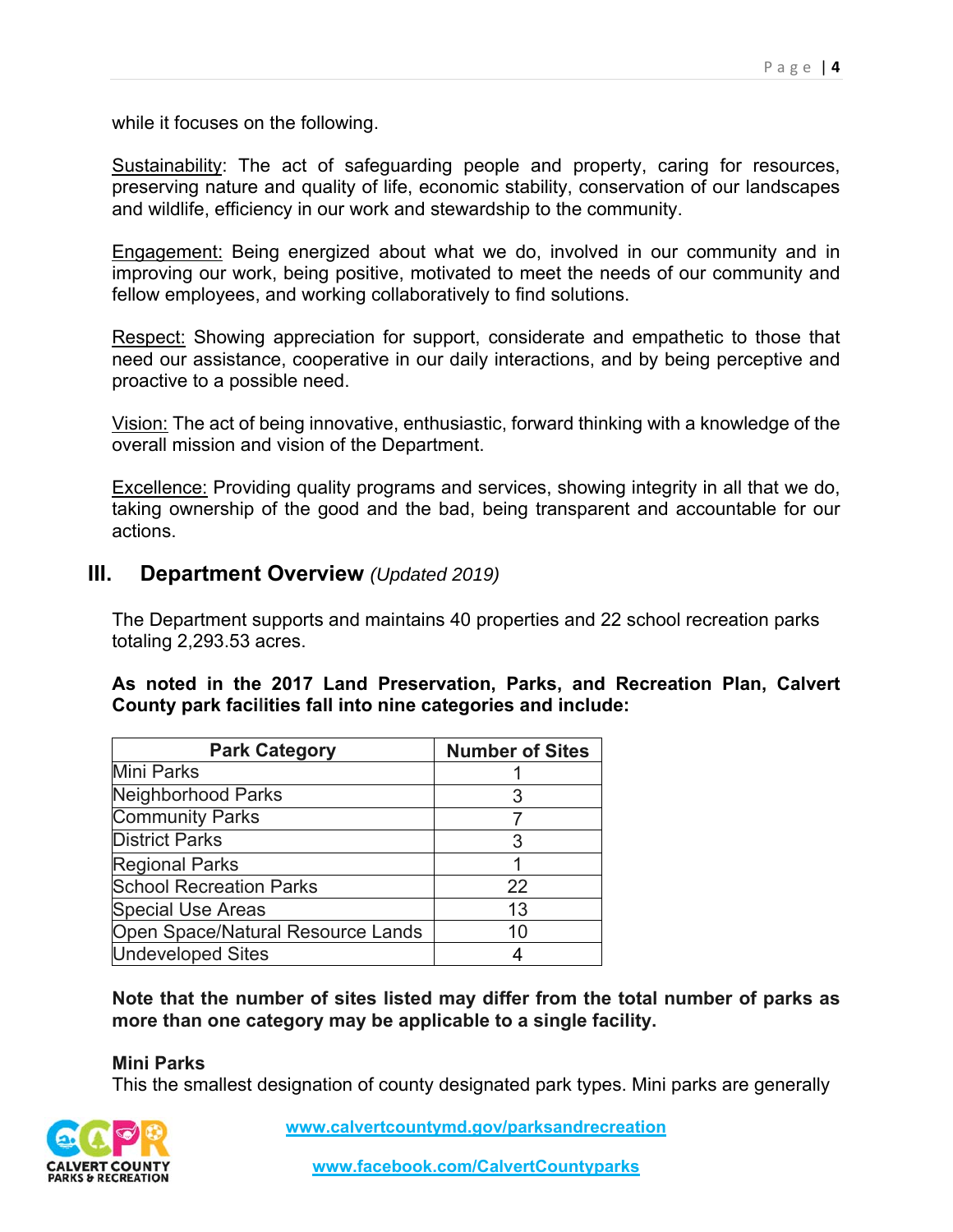one acre or less in size and designed to address a location specific recreation need. This includes the Solomons Mini-Park & Comfort Station.

#### **Neighborhood Parks**

These are designed to be the recreational and social hub of a neighborhood and includes small open space areas and/or developed recreation facilities. These parks are generally less than ten acres in size. This includes Broomes Island School, King Memorial Park, and Twin Shields Recreation Area.

#### **Community Parks**

These parks are designed to meet the recreational needs of multiple neighborhoods or larger sections of the community, as well as preserving open spaces and natural landscapes. They typically include athletic facilities for sports as well as playgrounds, picnic facilities, basketball and tennis courts, cycling, dog parks and trails for hiking and cycling. This includes Solomons Town Center Park, Grays Road Dog Park, Grover Field, Marley Run Recreational Area, Kellams Field, Twin Shields Recreation Area, and BGE Field.

#### **District Parks**

These facilities not only draw visitors from Calvert County but also attract tourists from outside the county and state. They are designed to serve as large, active recreation hubs in each of Calvert County's three election districts. These sites provide fields, courts, and associated recreation infrastructure for team and individual sports and recreation activities. These parks include Dunkirk District Park, Hallowing Point Park, and Cove Point Park. All three facilities boast multiple athletic fields, tennis and basketball courts, playgrounds and picnic areas.

#### **Regional Parks**

These parks are designed to serve the needs of a large portion of the county and provide developed recreation facilities, such as sports fields and associated infrastructure, and/or preserved natural areas and open spaces. Regional parks are generally larger than 50 acres in size. This includes Ward Farm Recreation & Nature Park.

#### **School Recreation Parks**

These facilities are the portion of a school or public educational institution available for public recreation use outside of school hours and usage. Limitations on public access and use varies by school site. These are based on agreements with the Calvert County Board of Education and the Department. This includes twenty-two (22) sites for indoor recreation activities, and eleven (11) sites for outdoor recreation activities.

#### **Special Use Areas**

Facilities that serve a specific, single purpose. These sites include facilities such as pools, campgrounds, boat ramps, community centers and golf courses. Some of these facilities are relied on to be at least partially self-sufficient and produce enough revenue to not

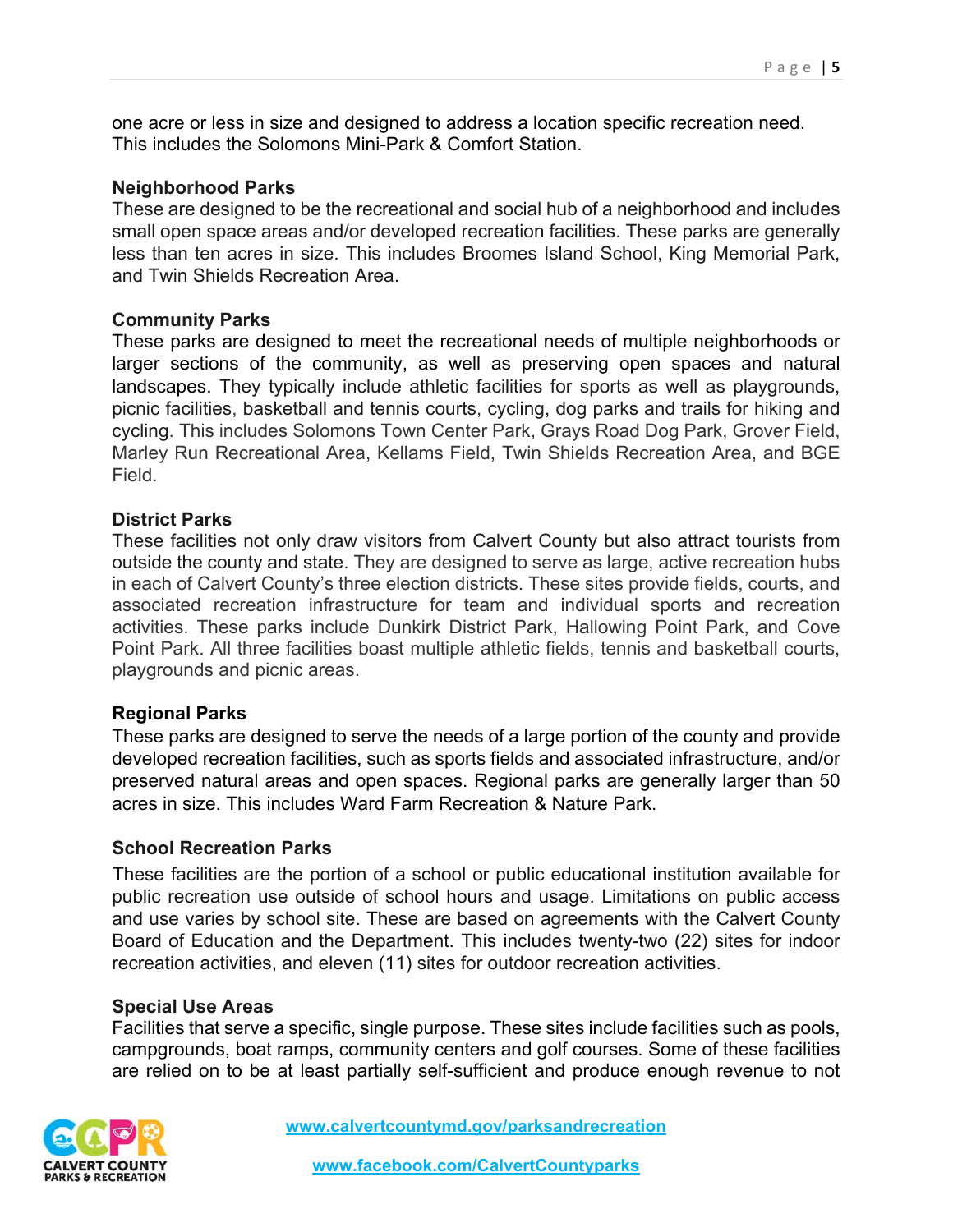adversely impact ad valorem tax dollars. Those facilities include Chesapeake Hills Golf Course, Breezy Point Beach & Campground, all aquatic facilities and concessions.

#### **Open Space/Natural Resource Lands**

By protecting the forests, waterways, and other habitats, these parks provide opportunities for the public to explore, discover and learn about the natural heritage of the county. These areas preserve natural systems, unique landscapes, and/or local areas of unique social or ecological value. These areas offer outdoor recreation opportunities compatible with the natural landscape, cultural heritage, and ecological values of the site. These include Kings Landing Park, Hughes Memorial Tree Farm, Gatewood Preserve, Hutchins Pond, Battle Creek Cypress Swamp Sanctuary, Biscoe Gray Heritage Farm, Flag Ponds Nature Park, Lower Marlboro Wharf, Nan's Cove, and Ward Farm Recreation & Nature Park.

#### **Undeveloped Sites**

These properties are acquisitions that are planned to become future park facilities when funding is available for development.

#### **IV. Meeting Customer Needs**

#### **Customer Profile**

While the Department strives to serve all residents of and visitors to Calvert County, the typical customer possesses one or more of the following characteristics: is concerned about physical and mental wellness; is interested in the natural environment; is civicminded; has a need for non-school-hour programming; is seeking a social outlet; or is seeking a recreation or leisure opportunity.

In general, residents and visitors hold high expectations for the quality and cleanliness of the Department's facilities and for the degree of customer service they receive. In addition, customers expect affordable prices and exceptional value regarding the services the Department offers.

#### **Products and Services**

The Department offers a wide variety of products and services throughout Calvert County. This includes:

- Maintenance of parks and green spaces including athletic and multipurpose fields, trails and boardwalks.
- Aquatic facilities including a state of the art indoor aquatic center in Prince Frederick, a full-service waterpark in Lusby, and community pool in Huntingtown.
- Recreation, therapeutic recreation, and nature programming provided by staff, contractual vendors and third party contracted organizations.
- Development of capital improvements including the construction, maintenance, and enhancements of facilities.
- Operation of community centers that provide age appropriate programming to include

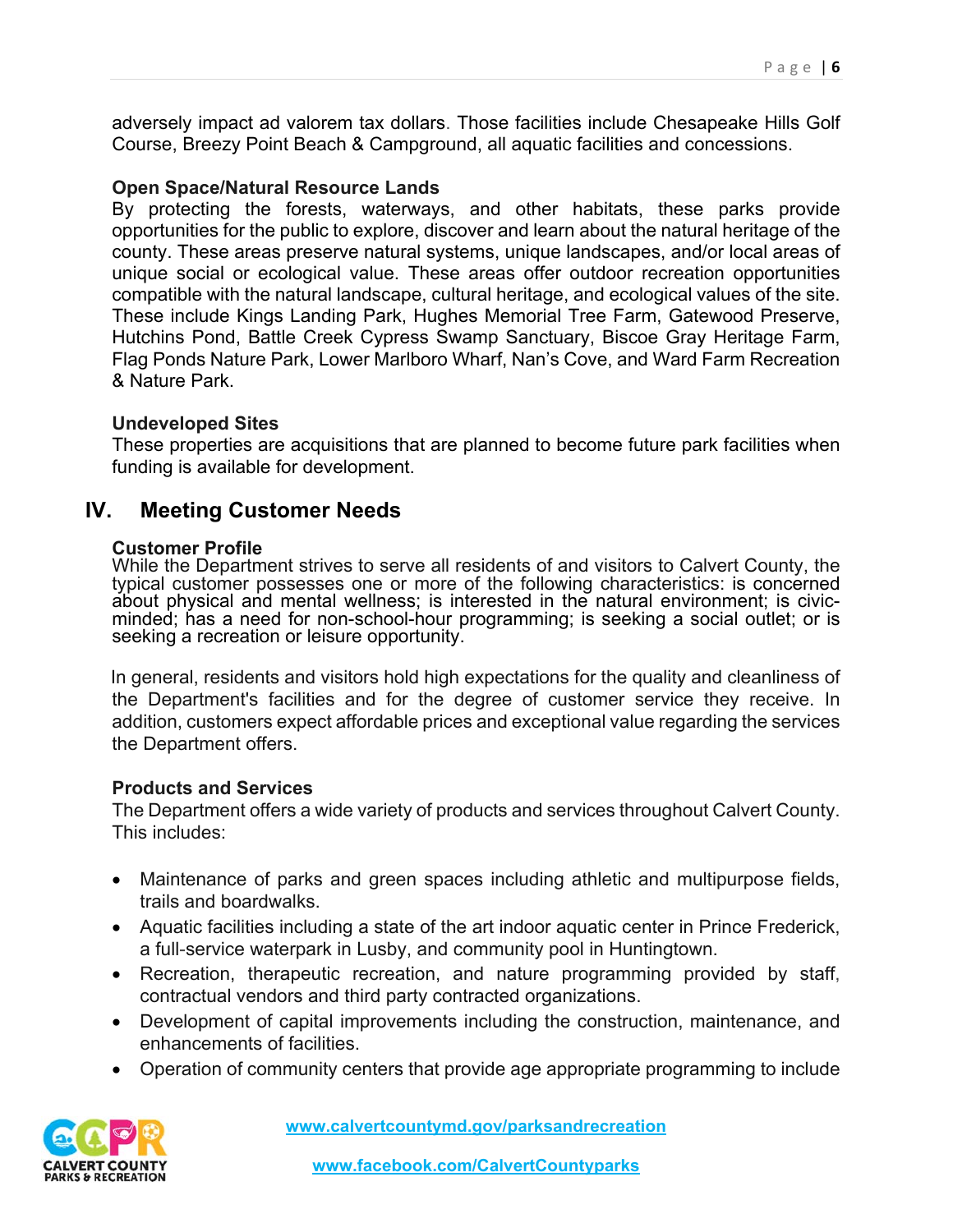summer camp programs.

- Maintenance and operation of a variety of hard courts including tennis, basketball, volleyball, skate parks, and pickleball.
- Athletic services to include youth and adult sports such as basketball, football, kickball, softball, tennis, field hockey, golf, soccer, swimming, baseball and lacrosse through staff, contracted vendors or third party contracted organizations.
- Variety of special events that celebrate health and leisure pursuits.
- Outlets for boating, canoeing, kayaking, and paddleboarding.
- Camping, fishing, hiking, biking, and equestrian activities.
- Concession services for athletic fields, beach and aquatic facilities.
- Volunteer and research opportunities.
- Watchable wildlife opportunities.
- Rental facilities for use by the community for meetings and special occasions.
- Protection of natural habitats, conservation, and restoration.

#### **Change Dynamics**

The Department maintains a complete inventory of parks, with acreages, park type designation, and facilities. This inventory is reviewed annually and updated as needed to include every five years as a part of the Calvert County Land Preservation, Parks and Recreation Plan. In addition, the Department uses standards per capita based on acres or drive time for specific facilities as benchmarks to inventory fields, courts, etc., and assess need. These are generally established in accordance with state and national standards.

The Calvert County Comprehensive Plan establishes goals, objectives, and policies to guide development. Several elements of the Comprehensive Plan impact and are impacted by Department services and facilities. These elements include Land and Water Resources, which encourages the preservation, protection, and conservation of natural resources; Recreation, which encourages the development of trails, water access, and a wide selection of public recreational facilities and programs; and Public Facilities and General Services, which provides for public facilities to support planned growth and ensure that buildings and grounds are built with multiple public uses in mind.

The Department maintains a complete inventory of recreation programs and services and updates it annually through recreation programming software, activity guides and through third party partner organizations. Changes are made to programs offered based on participant feedback, market research, trends in recreation, demographic shifts, and analysis of community-wide recreation opportunities.

#### *V.* **Departmental Goals and Objectives** *(Updated 2019)*

#### **Meet Present and Future Needs of Community**

Complete master plan development for properties known as "Offsite Area A" and the

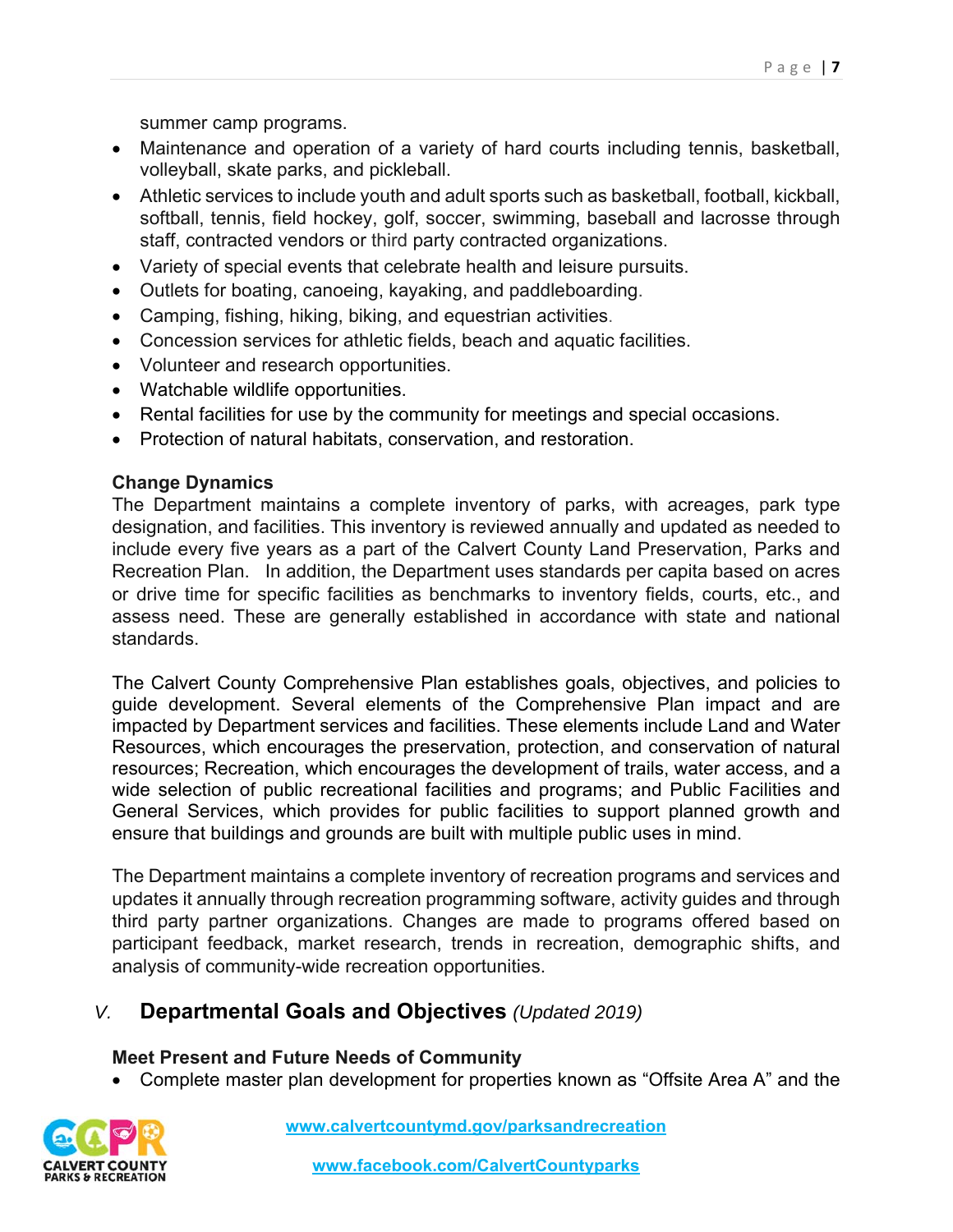"Watson Property." Mid Term

- Update master plan for Cove Point Park. Short Term
- Develop a priority list for updates to remaining park master plans and begin implementation of updating plans. Mid Term
- Complete Phase 1 construction at Ward Farm Recreation & Nature Park and begin design of Phase 2. Long Term
- Complete Chesapeake Hills Golf Course renovation master plan. Long Term
- Develop and construct a clubhouse building and course restroom facilities at Chesapeake Hills Golf Course. Long Term
- Explore options to expand Capital Outlay budget, equipment replacement and deferred maintenance funding. Mid Term
- Explore non-traditional funding opportunities department-wide. On Going
- Produce an optimum mix of programming that provides for all recreation needs of the community creating lifelong participants. On Going

#### **Enhance Services and Facilities**

- Establish and utilize customer satisfaction surveys for all facilities and programs with annual analysis of results. On Going
- Develop a special events program to address permitting special events within Calvert County. Mid Term
- Develop plan for consistency and efficacy of park informational and wayfinding signage. Mid Term
- Increase the quality, playability, and safety of the playing surfaces throughout the parks through better drainage, irrigation, specialized equipment and properly trained staff. On Going
- Provide more opportunities for modern day sports enthusiasts such as Pickleball, futsal, e-sports, cycling, and more. On Going
- Explore opportunities for more year around activities and amenities. Mid Term
- Develop and implement plan to install outdoor lighting structures at more fields to increase playability. Long Term
- Assess accessibility for participants of all ability levels to program opportunities and develop plan for accommodation. Long Term
- Develop trail system at Hughes Tree Farm. Short Term **COMPLETE**
- Install the floating dock at Lower Marlboro wharf. Short Term **COMPLETE**
- Complete the renovations at Solomons Boat Ramp for improved ADA boating and kayak access. Short Term **COMPLETE**
- Provide youth group rentals of the cabins at Kings Landing Park. Short Term

#### **Improve Processes and Efficiencies**

- Identify and obtain more avenues for staff to become and stay connected to intranet/internet to achieve efficiencies, and improve processes and customer service. Mid Term
- Develop a parks & recreation chapter within the Calvert County Code of Public Laws. Mid Term

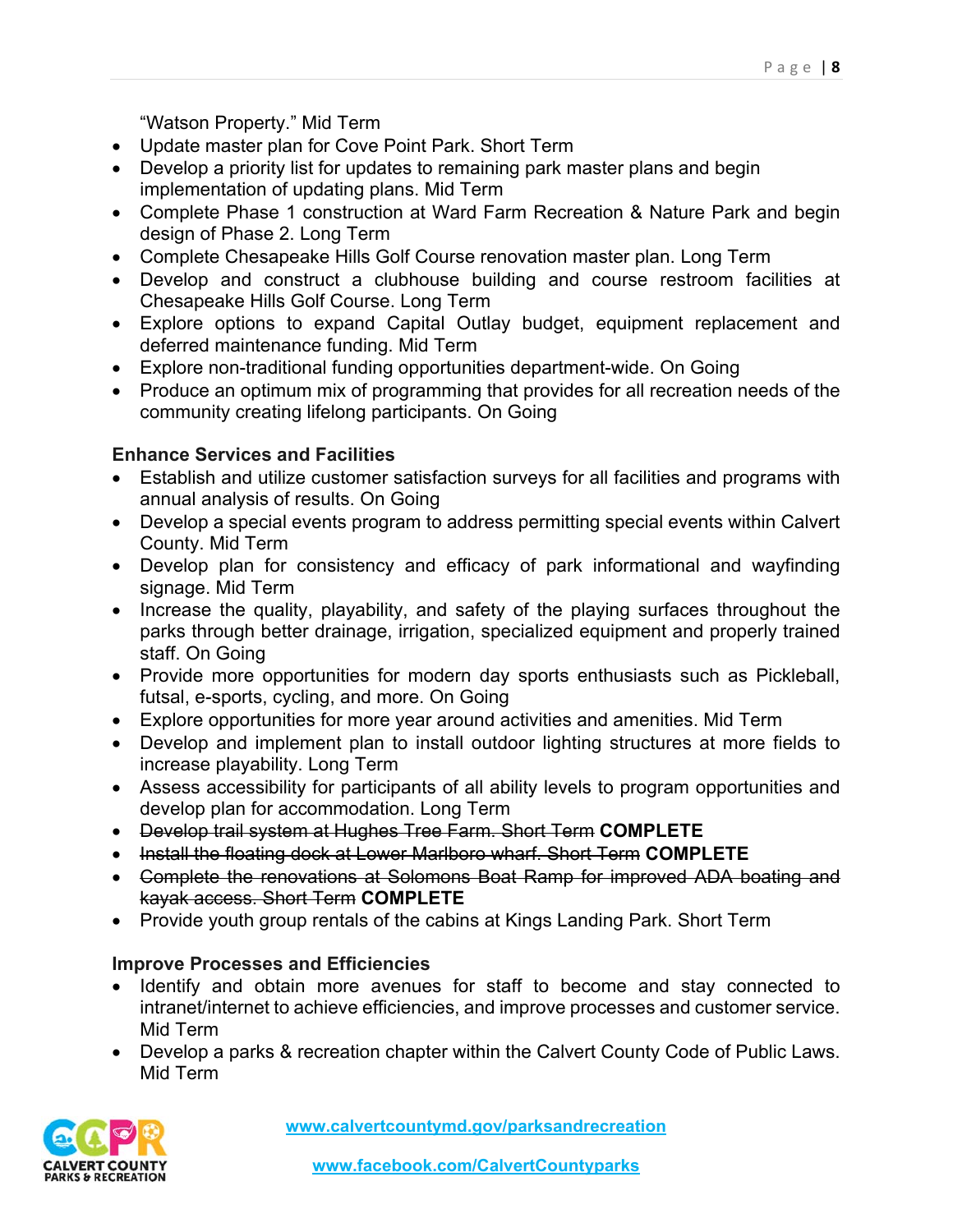- Maintain childcare, pesticide, pool, alcohol, and other certifications and licenses. On Going
- Maintain compliance with federal, state, and county agency standards at golf course, aquatic facilities, concessions and child care facilities (summer camps). On Going
- Develop comprehensive policies and procedures manual and review annually. Short Term
- Develop "Revenue & Fee" policy and manual with annual review to maximize cost recovery while meeting the needs of the community for affordable services. Mid Term
- Create consistency throughout the department in relation to forms, applications, customer service, and available avenues for participation. On Going
- Expand program evaluation process to ensure the best use of staff time and funding. Short Term

#### **Develop Collaborative Solutions**

- Develop collaborative marketing strategies with the Departments of Communication & Media Relation and Economic Development. On Going
- Maximize recreation, leisure, and health opportunities and leverage funding opportunities through cooperative partnerships. On Going
- Work with schools for community service hours / volunteer hours. On Going
- Fully implement the Youth Sports Provider Program. Mid Term
- Submit application and work collaboratively with all county departments to become a CAPRA accredited agency. Long Term
- In collaboration with Community Services, develop a strategy to increase transportation opportunities to park facilities through the county. Mid Term

#### **Develop Engaged Citizenry**

- Develop a comprehensive marketing and branding plan to guide the efforts of the Department. Short Term
- Develop outreach to educate the public on benefits of Parks & Recreation. Mid Term
- Be involved in countywide website redesign. Long Term **COMPLETE**
- Increase and enhance quality of social media presence department-wide and among specific designated special facilities. On Going
- Further develop and expand marketing efforts to expand reach throughout Calvert County and regionally to better inform the public. On Going
- Provide more opportunities for the public to interact with staff. On Going
- Utilize an integrated service delivery model that creates and sustains a base of users that drive program attendance and improve staffing. Long Term
- Improve the volunteer experience within the department by defining roles, skills needed/required, evaluation, and recognition and ensure that volunteers are seen as authentic representatives of the department. On Going

#### **Conserve, Protect, and Enhance Natural Resources**

 Explore opportunities to acquire properties for land preservation, public water access and trail development. On Going

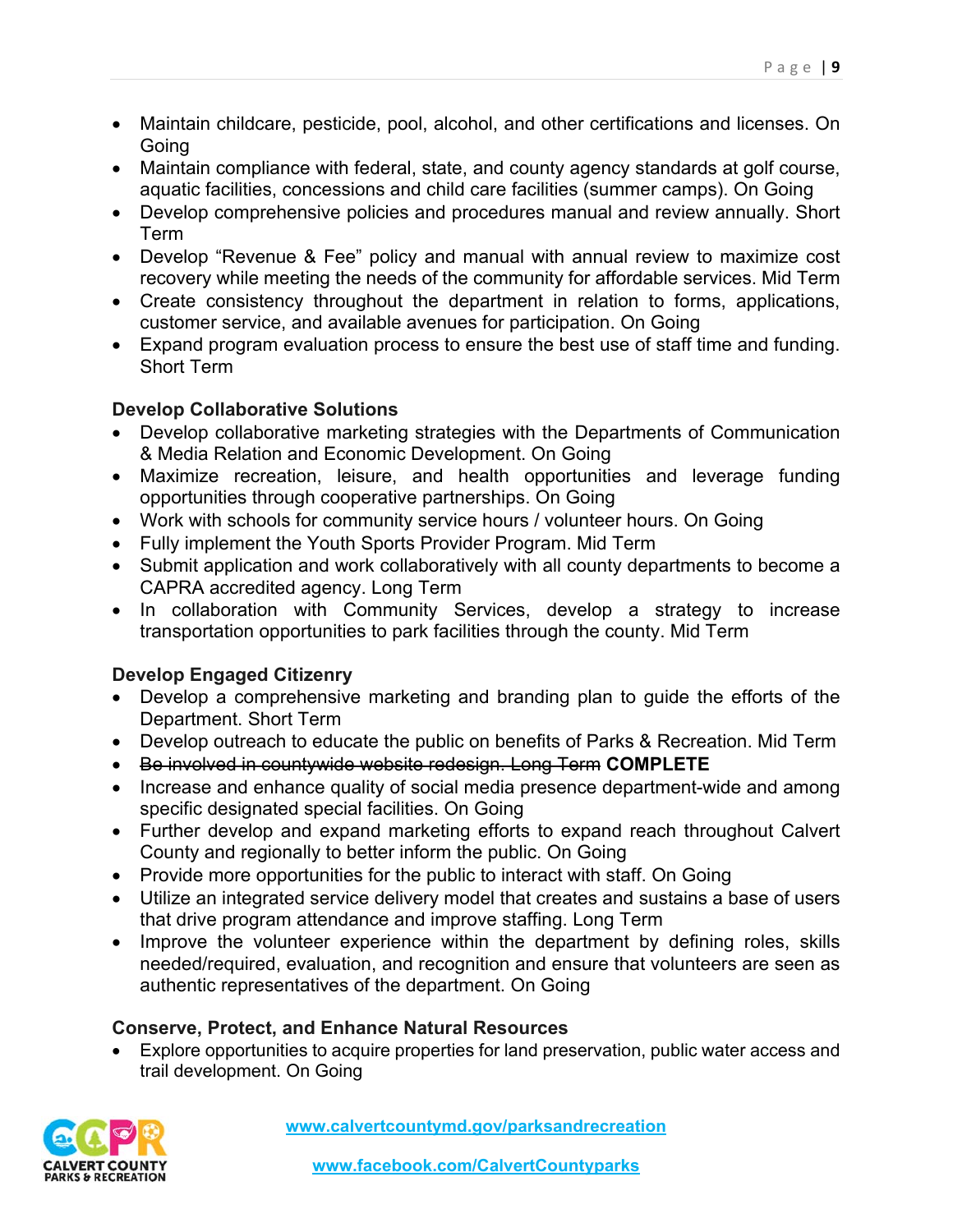- Explore options to increase water access on County owned or maintained properties. On Going
- Expand nature programming into new areas such as community centers, active parks, and Flag Ponds beach that utilize natural features and amenities at each site. Mid Term
- Enhance promotion of ecotourism opportunities. On Going
- Develop a meadow management protocol, to include mowing, invasive species control, and restoration efforts, to enhance and increase habitat for grassland species such as Barn Owls, American Kestrels, Monarchs, and pollinators such as native bees. Mid Term
- Construct the living shoreline at Flag Ponds Nature Park. Mid Term
- Renovate the Battle Creek Cypress Swamp Nature Center to improve visitor experience. Long Term

#### **Build the Team**

- Obtain positions based on five year re-organization plan that address current staffing deficiencies and future needs which includes new facilities coming online. Long Term
- Measure turnover and track information on staff that leaves using exit interviews. On Going
- Continue to expand leadership transparency and communication initiatives. On Going
- Enhance the use and effectiveness of the Parks & Recreation Recognition Committee (PARRC). Mid Term
- Develop a recruitment plan for hard to hire seasonal positions. Mid Term
- In cooperation with Human Resources, develop plan for employee wellness. Mid Term
- Expand employee volunteer opportunities to support community efforts and participation in department outreach. Mid Term

#### **Develop Skills and Competencies**

- Provide opportunities for professional development through workshops, training, professional seminars, and conferences. On Going
- Provide opportunities for more staff to become CPRP and CPRE certified. On Going
- Explore cross-training opportunities department wide. Long Term
- Identify and provide training for new technologies to improve processes and efficiencies. On Going
- Create consistency in employee evaluations that provide objectives based on the Strategic Plan. Short Term **COMPLETE**

Short Term = Up to one year. Mid Term = One to three years. Long Term = Three to five years. On Going = A continuous process.

## **VI. Managing Financial Resources**

#### **Business Climate/Market**

Established in 1654, Calvert County is one of the oldest counties in the United States. Calvert County is a 213 square mile area located in Southern Maryland. It boasts a

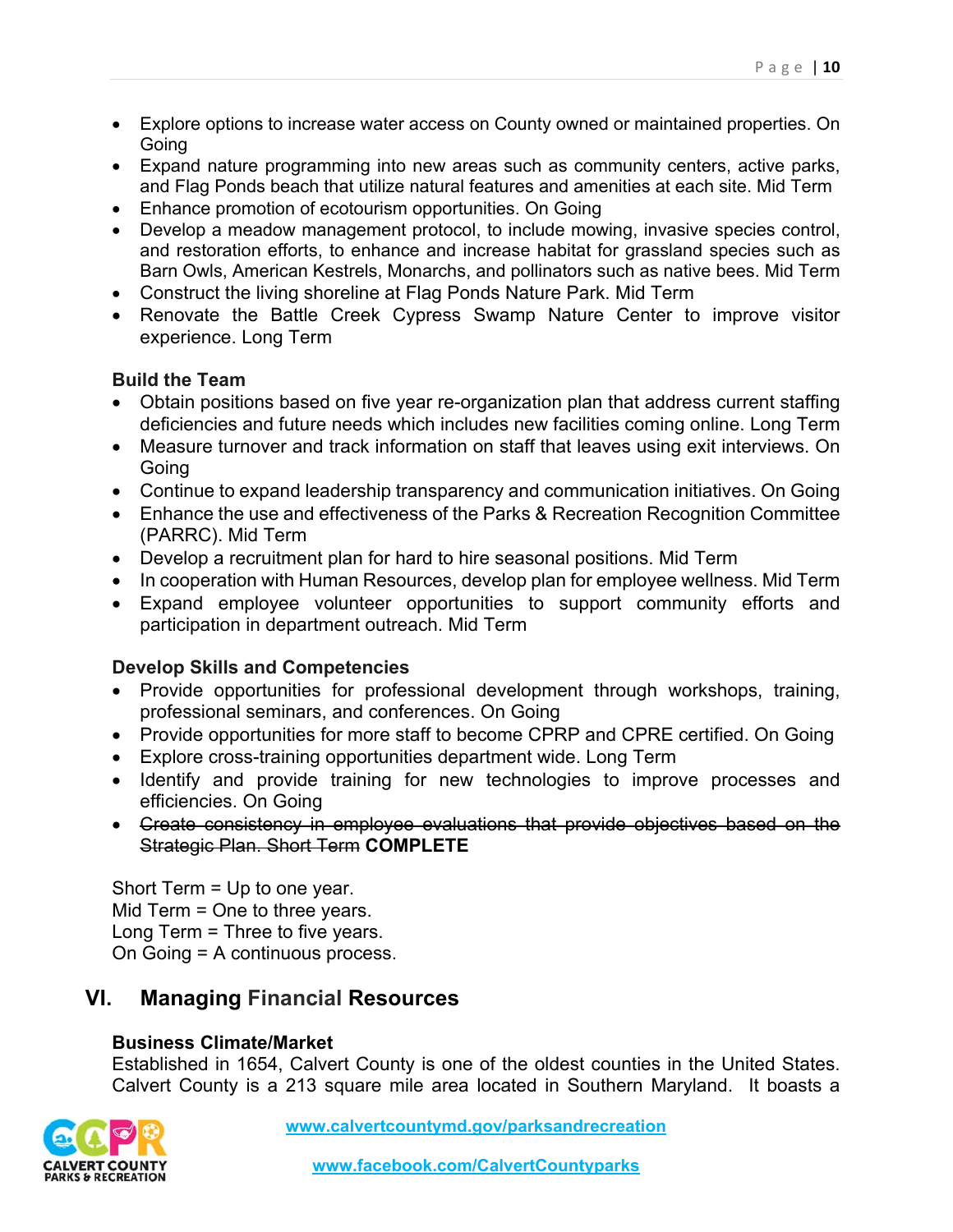population of 90,883 (US Census estimate from 2016). The median household income is estimated at \$106,247 and is ranked as the fourth wealthiest county in the state of Maryland.

Prince Frederick, the county seat, is located 41 miles southeast of Washington, D.C., and 60 miles south of Baltimore. Although the population has grown over time, Calvert County retains its rural character and agrarian roots, offering good schools, a clean environment and good quality of life. Calvert is a peninsula bound by the Chesapeake Bay on the east and the Patuxent River on the west, defined by steep cliffs and woods on the bay side while rolling fields slip gently down to the river on the other. The county's many creeks provide refuge for wildlife and scenic areas for boating and fishing.

There are two incorporated towns in Calvert County: North Beach and Chesapeake Beach, located on the bay at the northeast corner of the county. In addition, the Comprehensive Plan identifies seven "Town Centers." These include (from north to south) Dunkirk, Owings, Huntingtown, Prince Frederick, St. Leonard, Lusby, and Solomons.

Residents and visitors hold high expectations for the quality and cleanliness of the Department's facilities and for the customer service they receive. In addition, they expect affordable prices and exceptional value on the services offered. The Department of Parks and Recreation recognizes that it is the face of Calvert County government for many residents and visitors. Reaching the county's diverse population with effective communication and excellent service is fundamental to maintaining and enhancing local government's positive public image.

#### **Change Dynamics**

Near the end of fiscal year 2017, the Board of County Commissioners restructured county government. In addition to renaming or realigning departments and divisions, new departments were also established. The Division of Parks & Recreation and the Division of Natural Resources, both formerly under the Department of General Services, joined to form the new Department of Parks & Recreation. This Department places a strong emphasis on program management and absorbed oversight of aquatics, golf services, beaches and campgrounds, business management, parks, natural resource lands, and recreation programming.

In fiscal year 2018, the new Department of Parks & Recreation hired the first Parks & Recreation Director and began a department reorganization which has established the divisions of Recreation, Parks & Safety, Natural Resources, and Special Facilities. In addition to staffing changes, the addition of park facilities and upcoming large construction projects will greatly impact the services of the department. Ward Farm Recreation and Nature Park was purchased in 2013 and had a completed master plan set for design. Phase 1 design was completed in 2017 with scheduled construction to start in late 2018. Another parcel was purchased in 2017 to address the community need for a community center in the Prince Frederick Town Center. While design is not complete, this project is slated to start construction prior to the next five year strategic plan. Other parcels have

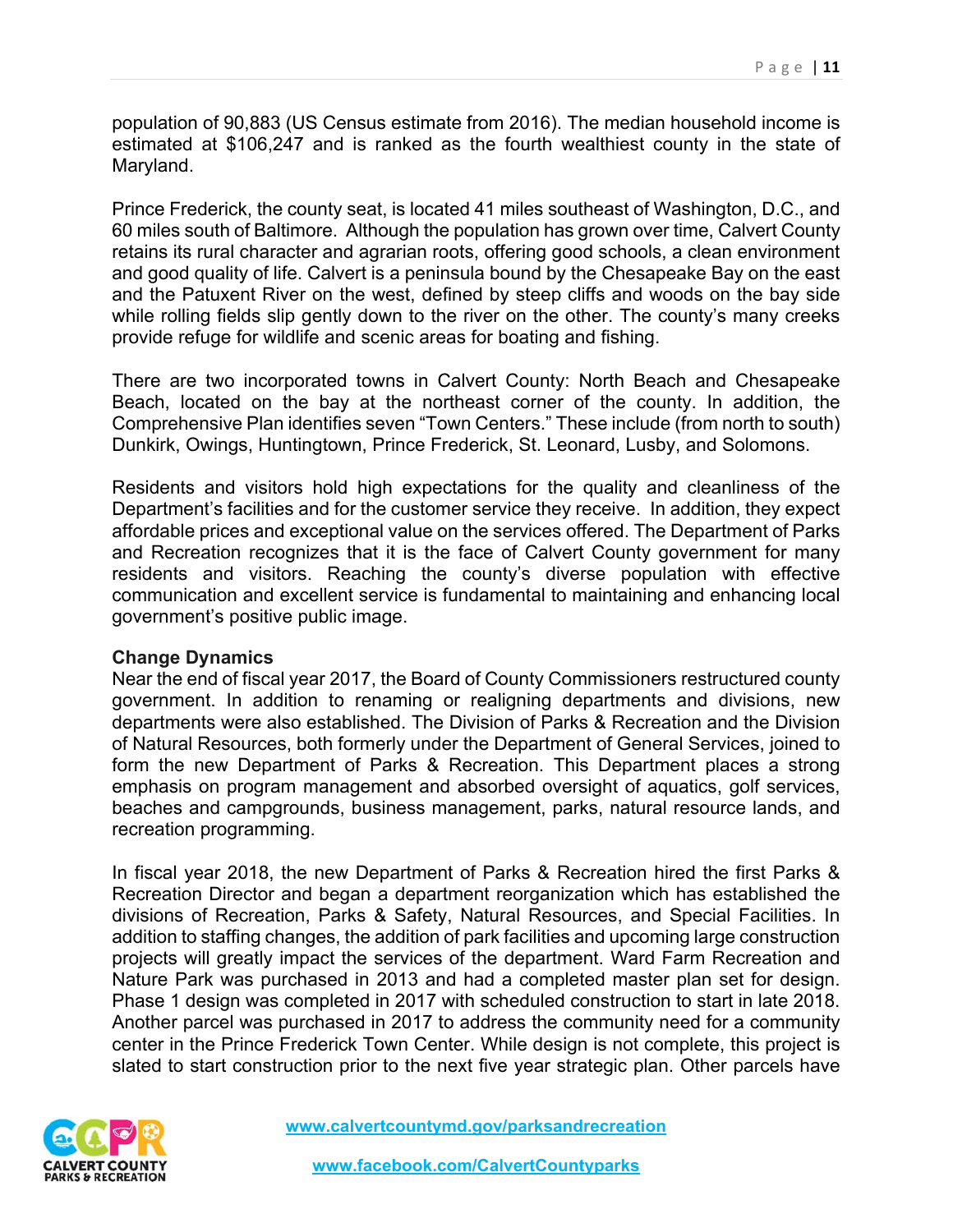been looked at for park projects and will surely impact future goals for the department.

#### **Improvement Opportunities**

The preeminent qualifier in any assessment of the future is sustainable growth. The Department's greatest strength is the high quality of its staff, facilities and services, but its greatest challenge in the future is to maintain current standards of quality while serving more customers at more facilities with unchanged resources.

Organizationally, there is need to increase the quality and variety of programs for our diverse community. Providing additional recreational facilities that empower traditional and non-traditional recreational pursuits are important to meet the recreation needs of the citizens.

Improvement is needed in our communication with the public with respect to the diversity of opportunities provided. The public should be aware of the costs associated with providing recreation and leisure opportunities and facilities at established levels of service. Communication efforts will also be better served by consistency in information available to staff to relay outward regarding policies, procedures, and processes.

Personnel needs are important in maintaining a vibrant department. Retention of qualified, seasoned professionals requires training, cross training, support staff, multiple forms of communication, and appreciation. Employees need to be involved in Department processes. Team-building and retreat opportunities are tools that can be used to address issues related to a diverse work-force, provide avenues for constructive communication, resolve conflict, and facilitate optimum productivity among employees. Employees need to be heard and the opportunity to provide input in decision making should be extended wherever possible.

#### **VII. Budget and Financial Considerations** *(Updated 2019)*

The Department's major revenue streams are user fees; ad valorem taxes which fund operation expenditures; excise taxes which fund capital expenditures; and grants. Operating and replacement capital dollars are secured each year as part of the budget process. The Department's annual operating budget is approximately **\$11 million**. The Department will continue to ensure that if revenues are not being met, expenses will not be incurred for the service. Expanded facilities and/or programming may be placed on hold until revenue streams meet requirements.

#### **Operating and Personnel**

The department employs 57 full-time merit and contract term employees as well as 286 hourly, part-time, seasonal, summer employees. This accounts for a full time equivalent (FTE) of 166.4 employees.

#### **Organizational Staffing Levels**

Parks & Recreation General Fund 75.7

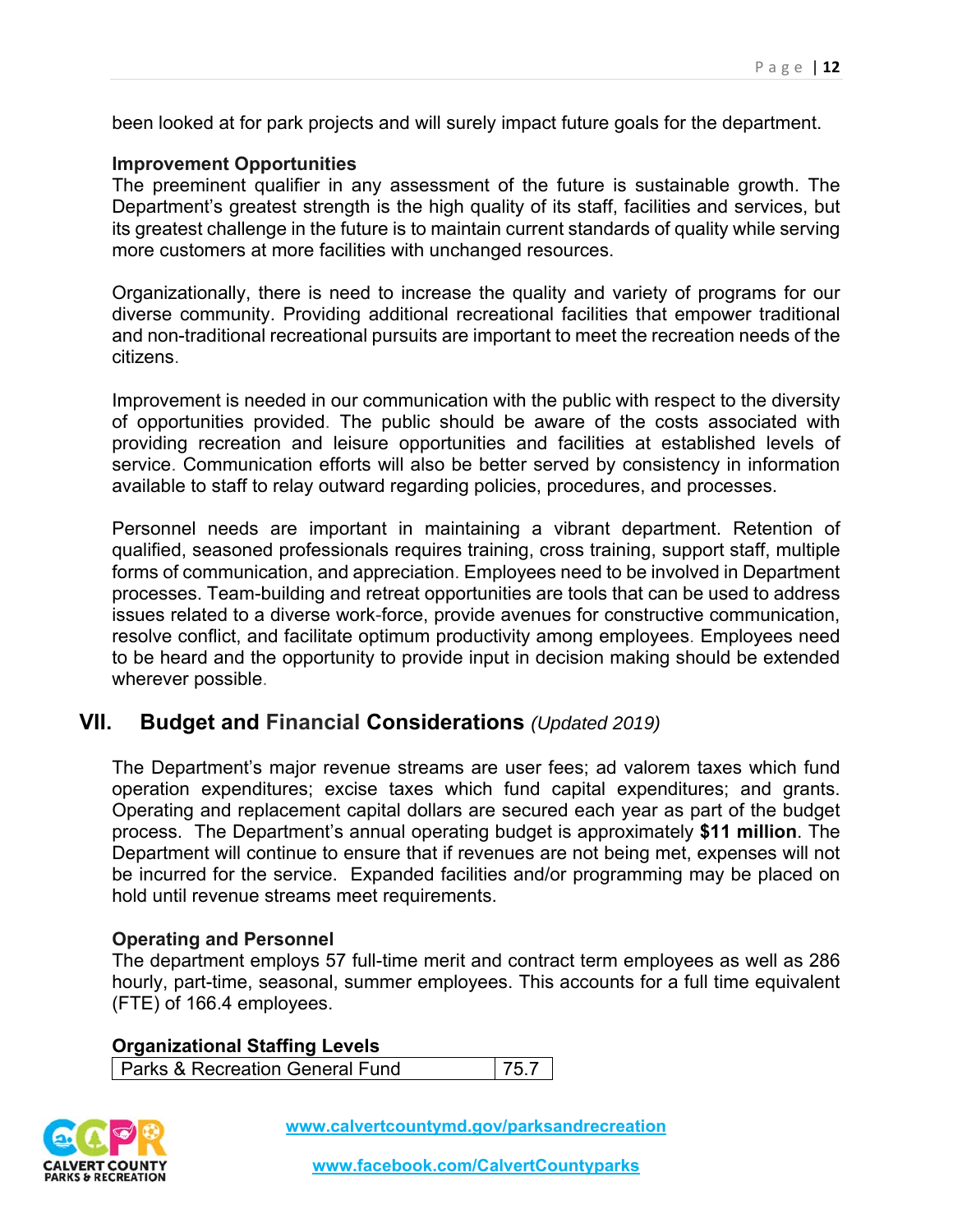| Natural Resources General Fund                   |  |
|--------------------------------------------------|--|
| Parks & Recreation Special Revenue Fund<br>161.7 |  |
| Golf Course Special Revenue Fund                 |  |

All employees at the supervisor level and above are professional staff. Full-time employees are generally career-track. Some employees in the lower-level positions have decided to make Parks and Recreation a career of choice. Hourly workers and seasonal personnel work summer jobs as grounds maintenance, lifeguards, concession attendants, pool clerks or camp aides. Some hourly employees work year round as park rangers, park technicians, naturalists, and maintenance workers.

Succession planning is an important component of developing the workforce. With numerous employees at or reaching retirement age within the next five years, it is important to ensure a smooth transition of duties and responsibilities. Efforts are maintained to ensure individuals participate in Supervisory/Leadership training offered throughout the County. In addition, the Maryland Recreation and Park Association provides leadership training for supervisory and management personnel within the parks system. Staff are encouraged to pursue certifications through the national, state, and local organizations including the National Recreation and Parks Association.

#### **Capital Improvements**

In addition to the five year Land Preservation, Parks and Recreation Plan and Program Open Space Annual Program required by the State of Maryland, the Department maintains a Capital Improvement Program for replacement costs and a long-range funding plan for major renovation and replacement requirements to aging parks and facilities.

Overall, capital funding for the enhancement of the county's parks and recreation system is projected to be substantially higher over the next five fiscal years. Such future, shortterm increases in capital investment in the county's parks and recreation system is a positive trend. Conversely, until fiscal year 2019, deferred maintenance costs had not been set at a high priority. Beginning in fiscal year 2019, the Department was allocated additional funding in capital outlay to address the needs of old equipment and outdated signage. It is the hope that this trend will continue toward regular and recurring improvement of recreation facilities and park amenities. This previous lack of planned recurring capital investment minimized the ability of the county to proactively plan for the long-term maintenance, management, and operational needs of existing assets and programs. This trend has shifted over the last year to bring a focus to maintaining current assets.

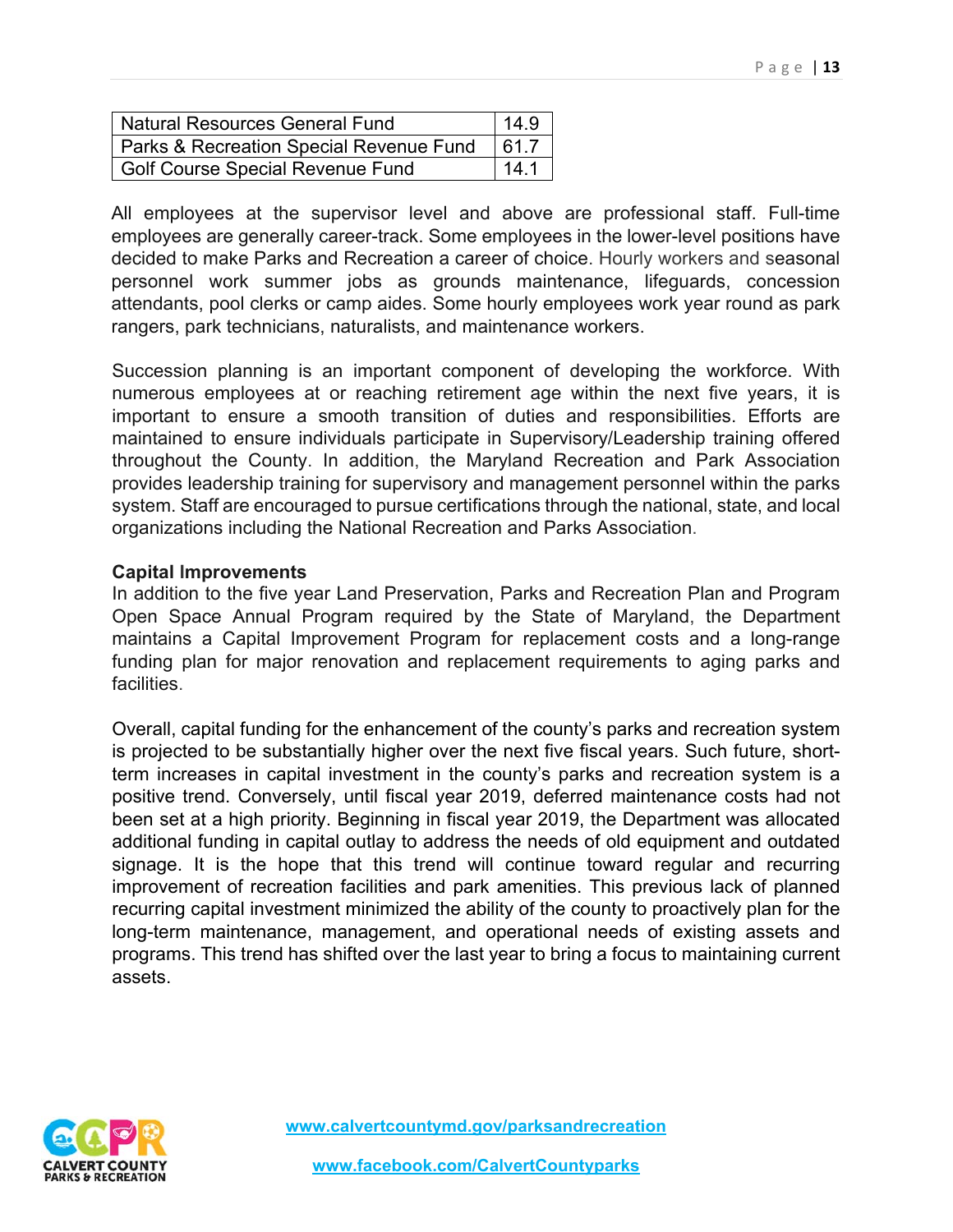#### **VIII. Evaluation Process**

Monitoring and evaluating the planning activities and status of implementation of the plan is as important as identifying the strategic issues and goals. One advantage of monitoring and evaluation is to ensure that the department is following the direction established during strategic planning.

Under direction of the Parks & Recreation Director, department leadership staff will annually devise an implementation report that documents achievements to goals and objectives as a part of the annual review process.

[REMAINDER OF PAGE LEFT INTENTIONALLY BLANK]